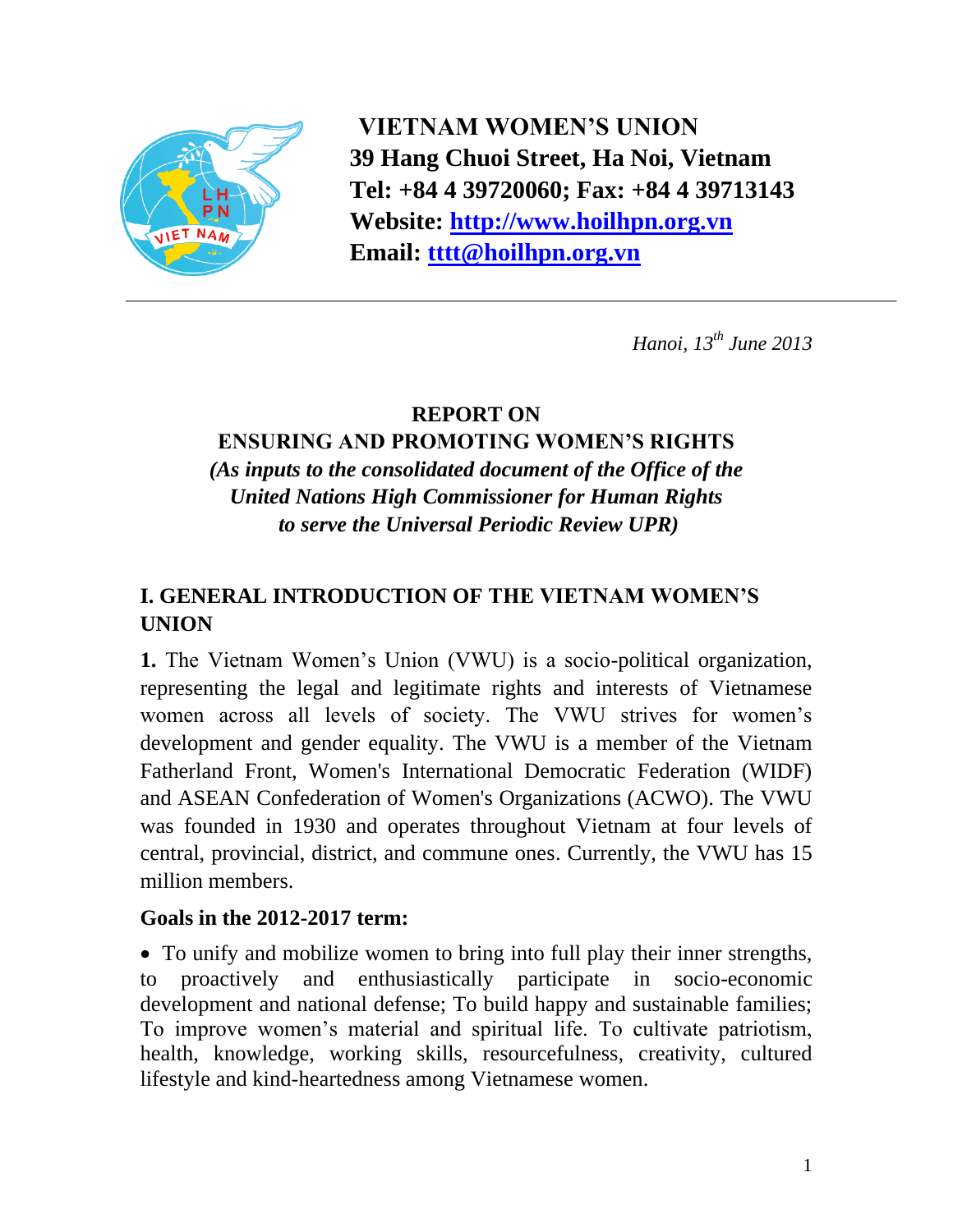To build a stronger VWU organization, increasing its ability to fulfill its key role in women's activities and gender equality realization.

#### *Main tasks:*

- Providing communication, education and mobilization of women to implement laws and policies, uphold fine virtues and enhance their capacity and awareness.

- Mobilizing and assisting women in nurturing happy and sustainable families.

- Mobilizing and assisting women in economic development, sustainable poverty reduction, and environmental protection.

- Advising, proposing, participating in the development of laws and policies on gender equality and social counter arguments to such laws, and monitoring enforcement.

- Building and developing a stronger VWU organization.

- Strengthening international relations and cooperation.

## **II. ACHIEVEMENTS IN ENSURING AND PROMOTING WOMEN'S RIGHTS**

**2.** Women's Unions (WUs) at all levels have focused on activities that *ensure, promote women's rights in access to information, improving their capacity and awareness*. With a team of communicators and outreach workers having been increasingly added, the communication methods having been increasingly diversified (such as: direct communication, competitions/contests, communication campaigns, documentary films, reportages, publications, exhibitions, displaying products, building and maintaining women's bookshelf, communal women's library, women's reading room…), the VWU has communicated and disseminated the Party's orientations and the State's policies and laws related to women; disseminated scientific and technological knowledge, and life skills to the Union's members and women from different walks of life... By the end of 2011, 9,990 commune-level WUs (equivalent to 74.45%) had established the women's bookshelf. The Project of distributing the free-of-charge Vietnamese Women's Newspaper has been launched with over 32,000 copies of the bulletin on Ethnic and Mountainous topics distributed to 1,848 communal WUs and 19,503 hamlet WU chapters in especially disadvantaged areas. This bulletin aims at providing information to and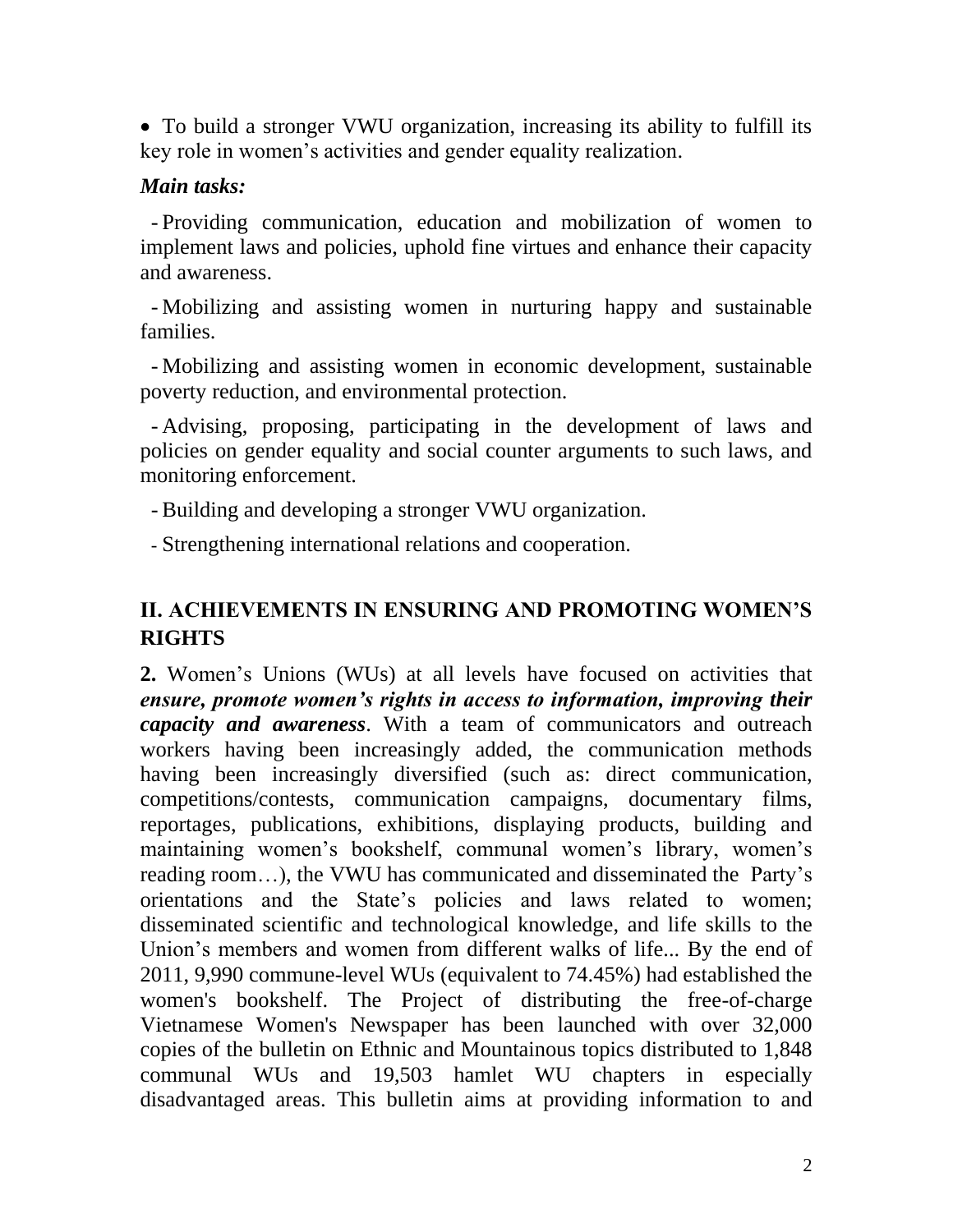creating a forum for WUs staff of different levels and women from different walks of life to exchange and share their experiences. The VWU also works closely with the Education - Training sector and Border Guards to promote illiteracy eradication activities for women and WU staff at the grassroots level in mountainous areas. A number of models of illiteracy eradication have been implemented, such as learning from relatives, family members and the community; combining literacy teaching and education about methods of doing business, cultivation and animal husbandry, child rearing, etc. From 2007 to 2012, more than 54,000 women had participated in literacy classes. The VWU's activities have contributed to increasing women's awareness of the equality, improving their position in the family and society, thus promoting gender equality.

**3**. To show its roles in building the rule-of-law state, the VWU has proactively *participated in development and supervision of law and policy implementation related to gender equality; giving social counter arguments;* contributing to ensuring gender mainstreaming in the laws, codes, legal normative documents, thereby promoting women's rights. The VWU focused on training, giving guidelines on social counter arguments, compiling materials and proposing changes to a number of draft laws *(the Law on Persons with Disabilities, the Labor Code (revised), the Law on Adoption, the Law on Food Safety, the Law on Execution of Criminal Sentences, the Law on Human Trafficking Prevention and Combat, and the Law on the Elderly, ect)*. In 2013, the VWU focused on gathering comments on and inputs to *the draft amendment of the 1992 Constitution*, *the draft revised Land Law, etc.* WUs have also made persistent recommendations of policies related to women, family and children; have participated in activities to protect legal rights and legitimate interests of women and children; have been active in coordination with the judicial sector, in providing on-the-spot legal counseling, allowing many WU members and women to access legal counseling and legal aid.

WUs at all levels have taken the initiative in identifying their priorities and supervising the implementation of a number of the Party's orientations, laws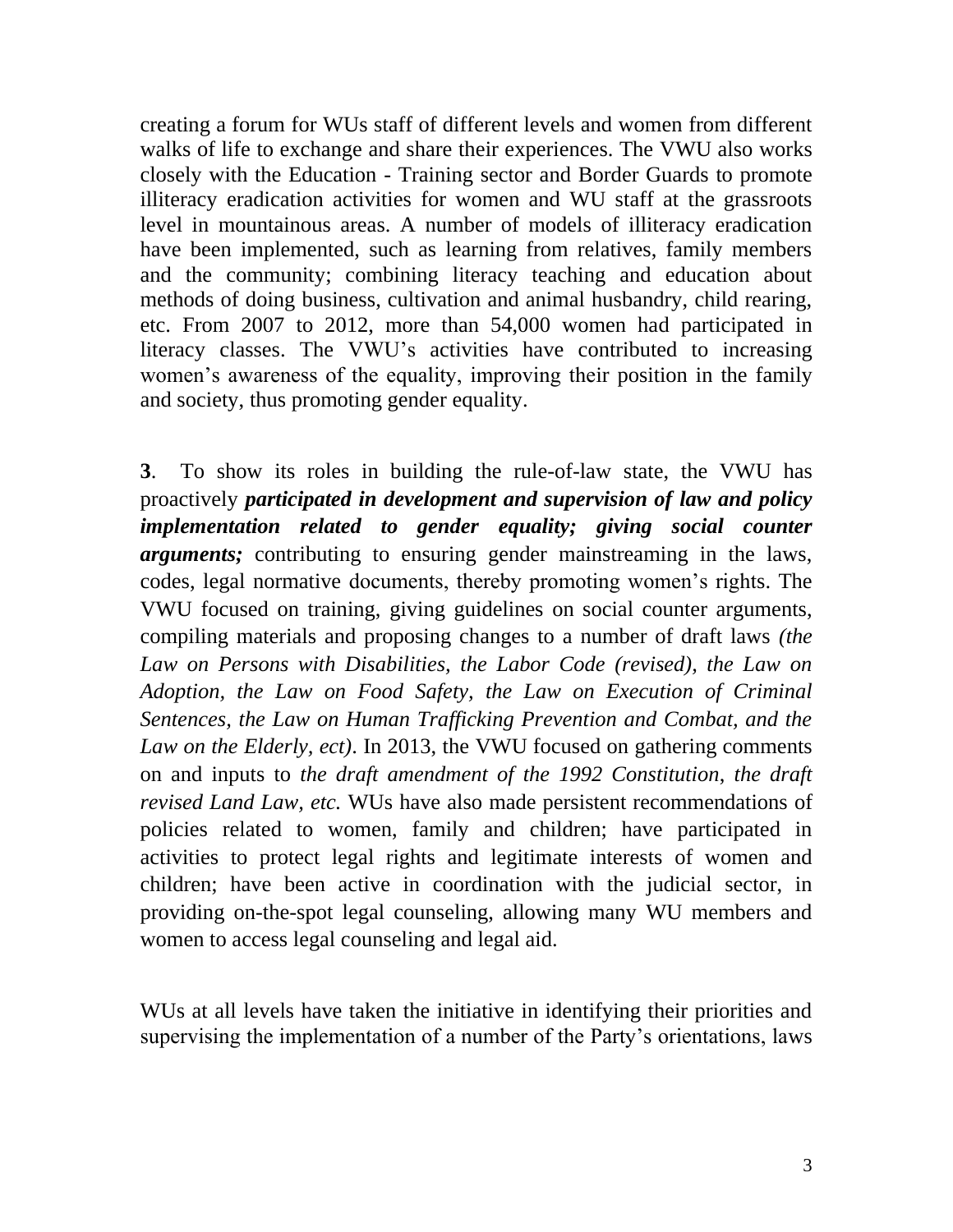and social security policies (including Resolution No.  $11-NQ/TW<sup>1</sup>$ , the Law on Gender Equality, the Law on Domestic Violence Prevention and Control, Decree No.  $19/2003/ND-CP<sup>2</sup>$ , policies concerning poverty reduction and vocational training for rural workers, etc.) and participated with a high sense of responsibility in a number of thematic monitoring and supervision activities implemented by state bodies. Through such supervision, shortcomings in the implementation of policies were discovered and timely communicated to the competent agencies for consideration and correction. The results of this supervision served as the foundation for WU involvement in the formulation, social counter-arguments, and proposals of laws, policies, and solutions in each related field.

**4**. To *ensure and promote women's rights in politics*, VWU has developed the plan of action, actively consulting and proactively finding eligible female candidates and introducing them to be included in the personnel planning for Party Committees, National Assembly, State, government, ministries, localities. WUs have participated in political consultation, organised skills training for female candidates to the National Assembly and People's Councils at all levels in the term  $2011 - 2016$ . As the result, the number of women members in the Party Committees at the commune and district levels and in the People's Councils at all levels has increased; the percentage of women deputies to the  $13<sup>th</sup>$  National Assembly is 24,4% (*ranking*  $2<sup>nd</sup>$  *in the Southeast Asia and 5<sup>th</sup> in the Asia Pacific*). Especially, for the first time in Vietnam, two women were recently elected to be members of the Politburo of the Party Central Committee. Vietnamese women have become increasingly active and proactive in exercising their rights as citizens and have been involved in different forms of direct democracy in their communities, contributing to implementing the national and local socioeconomic development objectives.

**5.** To promote *women's rights in economic, labor and employment areas,* the VWU has focused on such practical activities as: buiding Affection

 $\overline{a}$ 

<sup>1</sup> Resolution 11-NQ/TW of the Political Bureau dated April 27, 2007 on the work for women in the period of accelerating industrialization and modernization.

<sup>&</sup>lt;sup>2</sup> Decree No. 19/2003/ND-CP dated March 7, 2003 regulating the responsibilities of state administrative agencies at all levels in ensuring the participation of the Vietnam Women's Union at all levels in state management.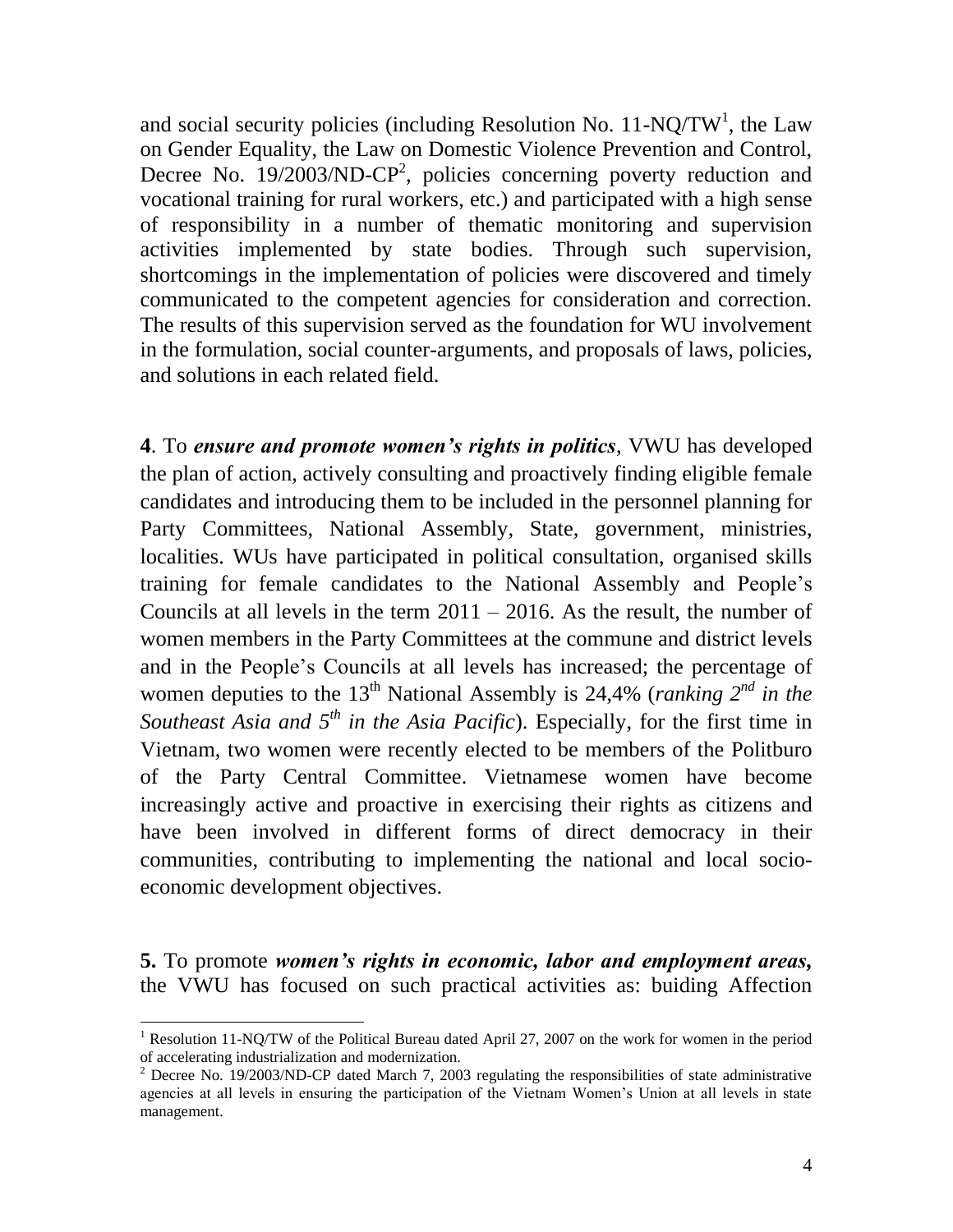Houses for disadvantaged women (such as the poor women with disability); building models of povety reduction (such as movements "*Women's mutual help in economic development*," "*Help poor women with targeted addresses*"…); providing support in terms of capital and knowledge, plants and breeding animals, vocational training and jobs creation for women and girls… Over the period of 2007-2012, WUs at different levels had assisted with the construction and repair of 10,713 "*Affection Houses*" for especially disadvantaged women; and helped more than 256,000 women entrepreneurs access loans. By early 2012, the total outstanding loans provided under the management of WUs at all levels had reached over 47,000 billion VND, helping more than 21 million women with loans for the development of production and business, building houses, buying means of production, assisting more than 2.7 million poor female-headed households in economic development, nearly 450,000 households of which have risen out of poverty… Vocational training for women has been intensified nationwide. Vocational training activities have been organized in a flexible manner (not only at vocational training establishments, but also through joint-training and mobile classes) and in closer combination with job creation through providing credit and expanding cooperation with different partners to create on-the-spot jobs for female workers. From 2007 to 2011, WUs at different levels had organized and co-organised vocational training for more than 1.1 million female workers, of which 300,000 trained at the WU vocational training establishments and referred more than 800,000 female workers to jobs. After 3 years (from 2010 to 2012) of implementing the project "*Vocational training for rural laborers*" according to the Decision No 1956/QĐ-TTg of the Prime Minister and the project "*Supporting women in vocational training and job creation in the 2010 – 2015 period"*, 21 provincial/ municipal WUs have set-up 76 successful models of job creation for rural women after vocational training, attracting 9,189 local laborers using the budget for vocational training for rural labor. This is an important contribution of VWU to the country's achievements in poverty reduction and economic development.

## **6.** The VWU has also paid due attention to promoting and ensuring women's rights *in building happy and sustainable families.*

Building prosperous, equal, advanced and happy families is the common goal of almost all the VWU's programs and activities. The campaign *"Building the family without poverty, law violation and social evils,*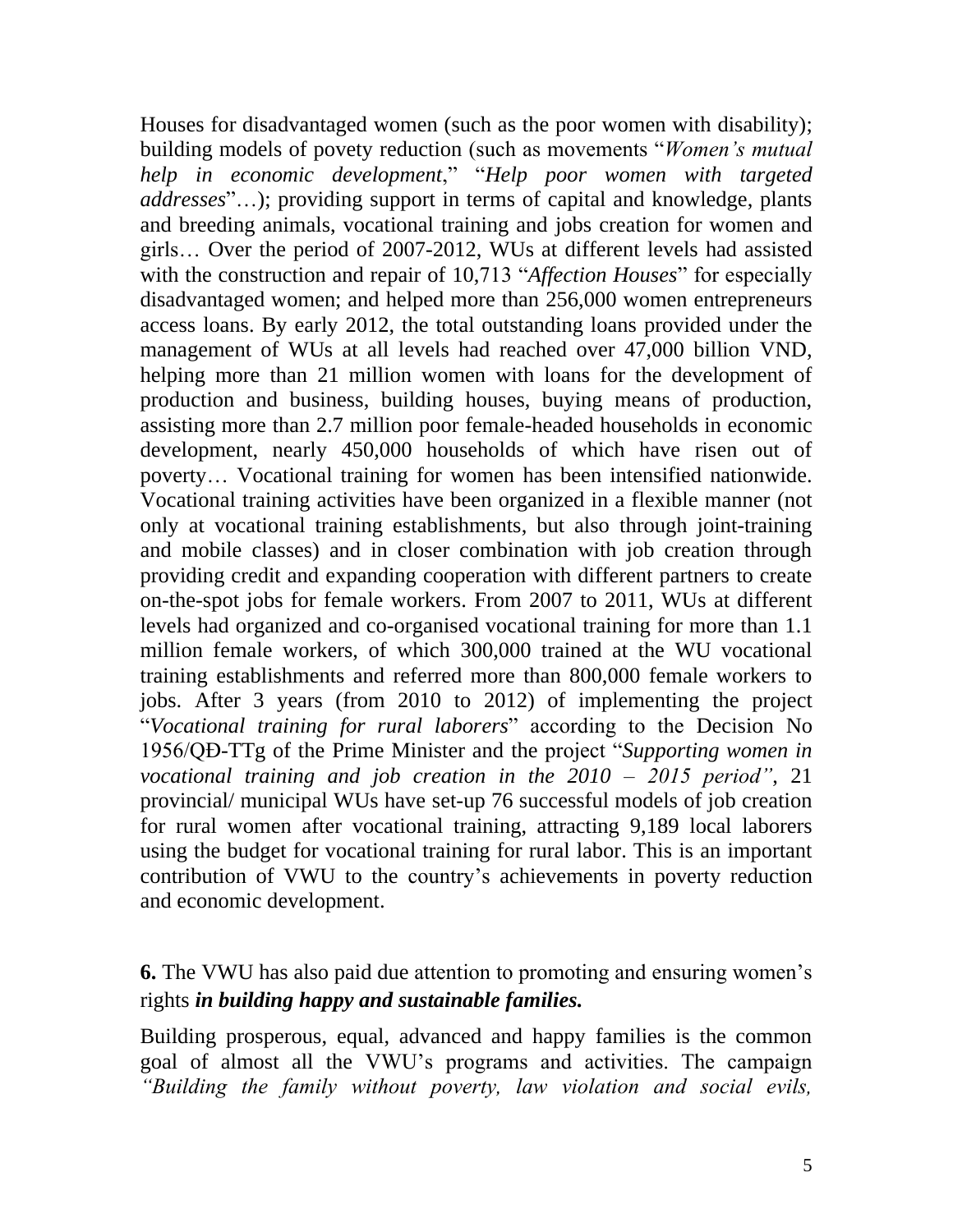*domestic violence, giving birth to more than 2 children, having malnourished and school drop-out children; and maintaining clean house, kitchens and surrounding lanes" (*the campaign "*Building the family of 5 Without-s and 3 Clean-s*" for short) has received positive responses from a great number of VWU members and has gradually entered everyday life.

The WU has developed and carried out a number of projects that focus on the family as the main target with comprehensive approaches for intervention and assistance. The project "*Educating 5 million mothers on good parenting over the 2010-2015 period*" has provided initial assistance to women to improve their awareness, knowledge and skills, and bring about behavioral changes towards scientific child rearing.

The models of home daycare, transporting children to and from school, elderly care, domestic help services are being piloted. New models in family and marriage counseling and support, in prevention and control of domestic violence have been implemented. So far, the VWU has set up 15 marriage support centers in the 15 provincies/cities with a high concentration of women getting married with foreigners in order to provide them with knowledge of laws, customs and practices of the destination countries, contributing to reducing the number of marriages resulting from illegal and risky brokerage services. Implementing the Decree No. 68/2002/ND-CP *'detailing on the implementation of a number of articles of the Marriage and Family Law on the marriage and family relations involving foreign elements'* of the Government, the VWU has worked with functional agencies and organizations in South Korea, Malaysia and Singapore on the issue of Vietnamese brides in order to protect the rights and dignity of the Vietnamese women marrying foreigners. With the support from different international and domestic donors, the central VWU has set up and been operating the model "Peace House" – shelter for women and children – survivors of domestic violence and human trafficking which offers a package of comprehensive support, including safe accommodation, psychological care, health care, legal counseling and aid, vocational training, support for sustainable reintegration into the community. From 2007 to March 2013, 3,719 counseling sessions had been provided, 238 residents at the Peace House had received comprehensive support for reintegration into the community. This is an effective model and is considered by domestic and international organizations to be necessary intervention in gender-based violence prevention and control in Vietnam.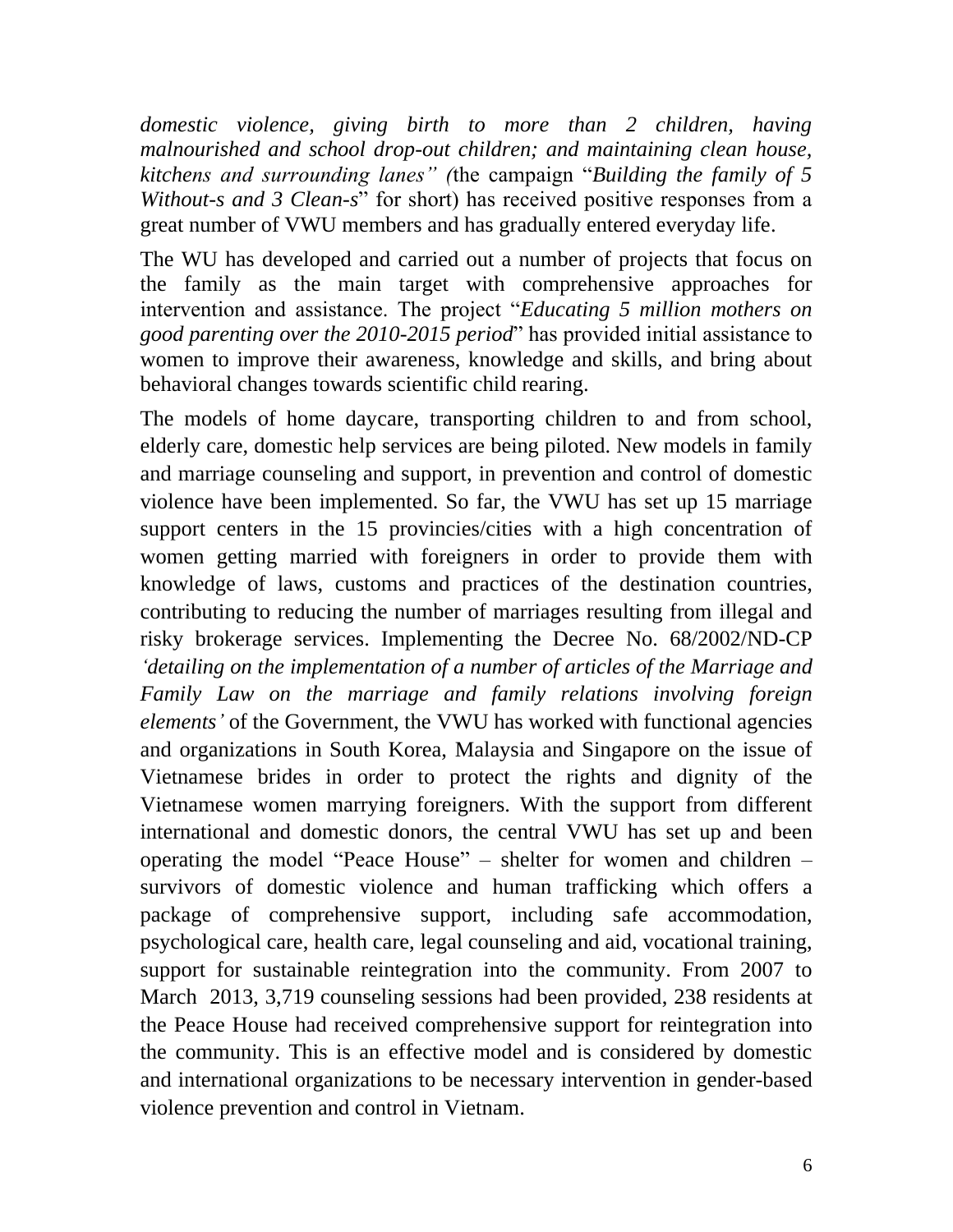**7**. The VWU has carried out many activities with the aim to *promote and ensure the rights of disadvantaged women's groups*. In order to support people at high-risk of getting infected or living with HIV/AIDS, women and children - returned survivors of trafficking, *Centers for supporting women from disadvantaged backgrounds and providing legal counseling* in different provinces/cities have organized visits to, provided counseling, psychological support, health care, vocational training and job creation for nearly 14,000 people, provided loans amounted 622 billion VND for 264,000 women at high risk of HIV infection, sexually abused women, and returned survivors of human trafficking… for the production development.

To help the vulnerable women to settle down and be reintegrated into the community, VWU has built-up many intervention models with nearly 4,000 clubs (such as Club of prevention and control of trafficking in women and children; Club of social evils prevention, Happy family Club, Women and legislation Club etc.), attracting the participation of many families and the community. The VWU has implemented many activities to support Agent Orange victims, particularly women and children such as visiting, encouraging, giving gifts, distributing free medicine, providing loans to women having husbands and/or children – victims of Agent Orange, launching movements to support Agent Orange victims. The VWU has also actively raised voice to seek support for Agent Orange victims at the international forums and events, and raised funds from the international organizations for community-based projects and initiatives to support this target group.

The VWU is also working to ensure that older people in Vietnam can lead dignified, active, healthy and secure lives. To effectively implement the activities of caring for and promoting the roles of older people in general and of older women in particular in Vietnam, over the recent years, the VWU has had initiatives in developing models, appropriate to older people, such as; "*Club of older people with income generating activities, health care and social support*", "*Credit & savings groups/teams/clubs of older women", "Club of supporting older people affected with HIV/AIDS*"… Especially, with the financial and technical support from some international organizations, the VWU in cooperation with local partners have developed a comprehensive model "*Intergenerational Self-help Club*" for improving the awareness and caring for older people materially and spiritually; promoting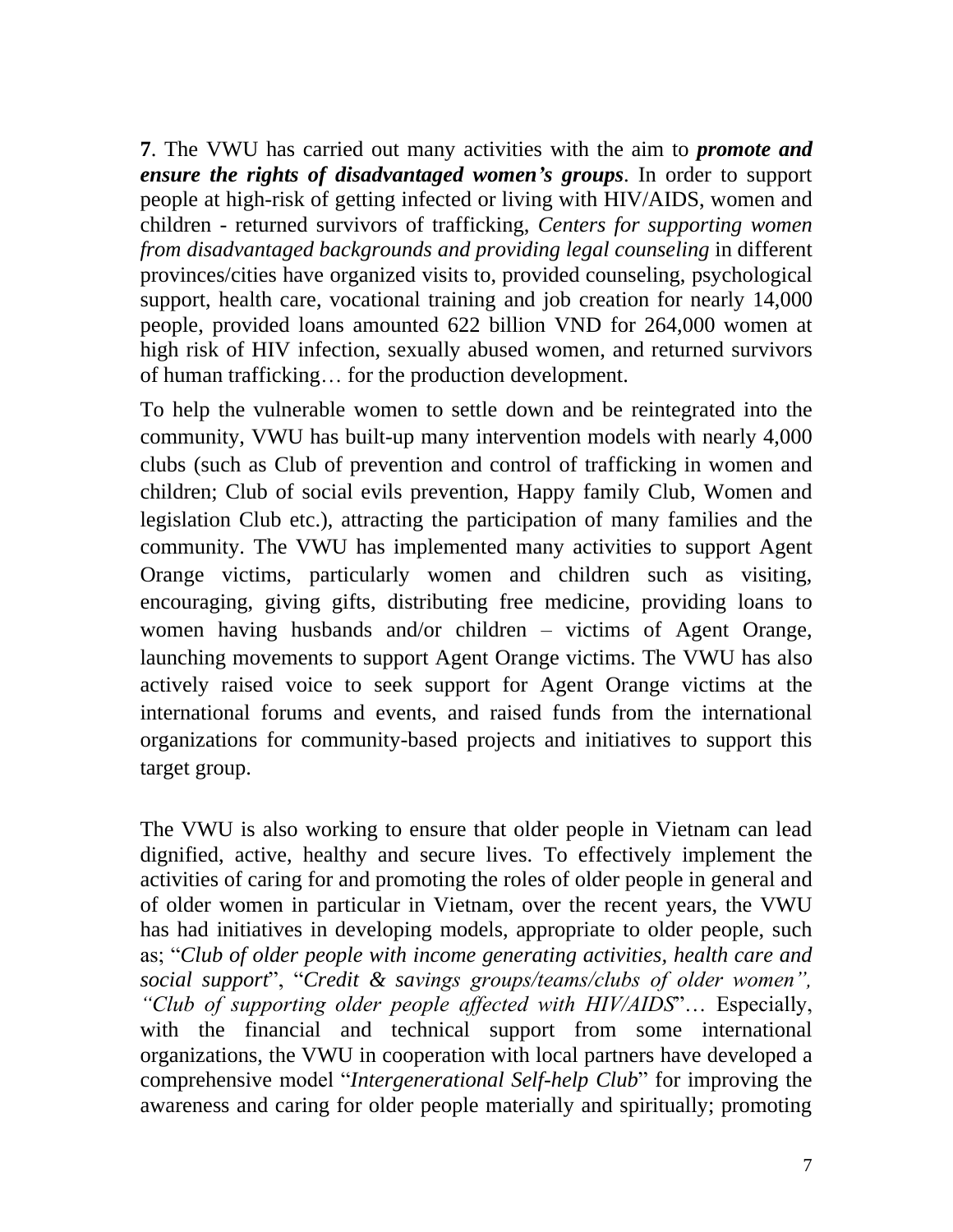their rights and voices; creating linkages between older people and the local authorities and promoting the roles of older people in the community development activities.

Concerning women with disabilities, the VWU has carried out practical activities to support them such as providing communication in different forms on the rights of persons with disabilities, setting-up the model of selfhelp group of women with disabilities, collaborating with the sector of Labor, Invalids and Social Affairs to carry out survey on the situation and needs of women with disabilities in order to work out appropriate interventions. The VWU has implemented or co-implemented activities for the empowerment of women with disabilities such as counseling, loans provision, vocational training and job referral… to enable them to become self-confident and well integrate with the community.

**8.** VWU's international cooperation activities on human rights are diversified in forms such as participating in forums, signing and implementing the cooperation agreements/MoU, exchange of visits, participating and contributing comments/ ideas at conferences and workshops on various topics. These activities have contributed actively to protecting and promoting human rights, particularly those of women and disadvantaged groups.

# **III. CHALLENGES**

**9**. Vietnam is now in the period of national industrialization and modernization. There still exist many difficulties in the country's socioeconomic conditions, especially in rural, mountainous, remote and isolated areas. Therefore, rural women, ethnic minority women and disadvantaged women's groups (such as poor, disabled, single women...) lack of opportunities to get access to information, educational and health care services. They have fewer opportunities for studying and improving their knowledge and professional skills, therefore, they do not meet the requirements of the period of industrialization, modernization and international integration. Although female laborers are of large quantity,